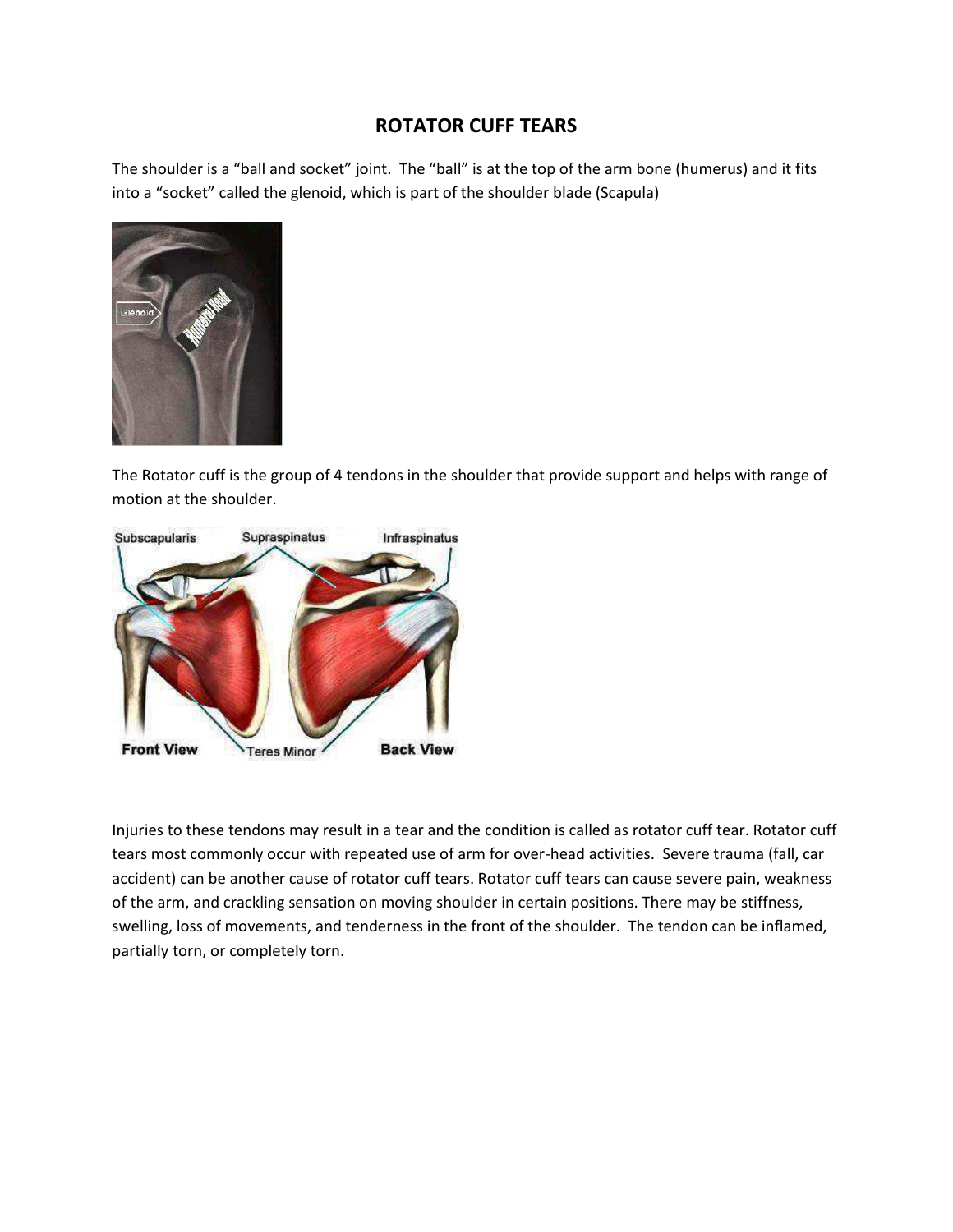



TENDONITIS FOR THE RESERVE TO A SERVE TO A SERVE TO A PARTIAL TEAR OF THE RESERVE TO A SERVE TO A SERVE TO A S



# COMPLETE TEAR

# SYMPTOMS

- Pain at night is the most common complaint
- Pain with overhead activity pain may be gradual in onset or acute after an injury
- There also may be stiffness, tenderness, and weakness

### DIAGNOSIS

A good physical exam is the first key to diagnosing a rotator cuff tear or another shoulder injury. X-rays, other tests (MRI or ultrasound) may also be needed to diagnose the tear.

# TREATMENT

# NON SURGICAL

Most rotator cuff problems can be treated without surgery. Relief may be obtained with treatments including - rest, anti-inflammatories (Ibuprofen, motrin, aleve), steroidal injections, and physical therapy. However, surgery may be required to fix the tendon back to the shoulder bone if non-surgical treatments do not relieve the pain.